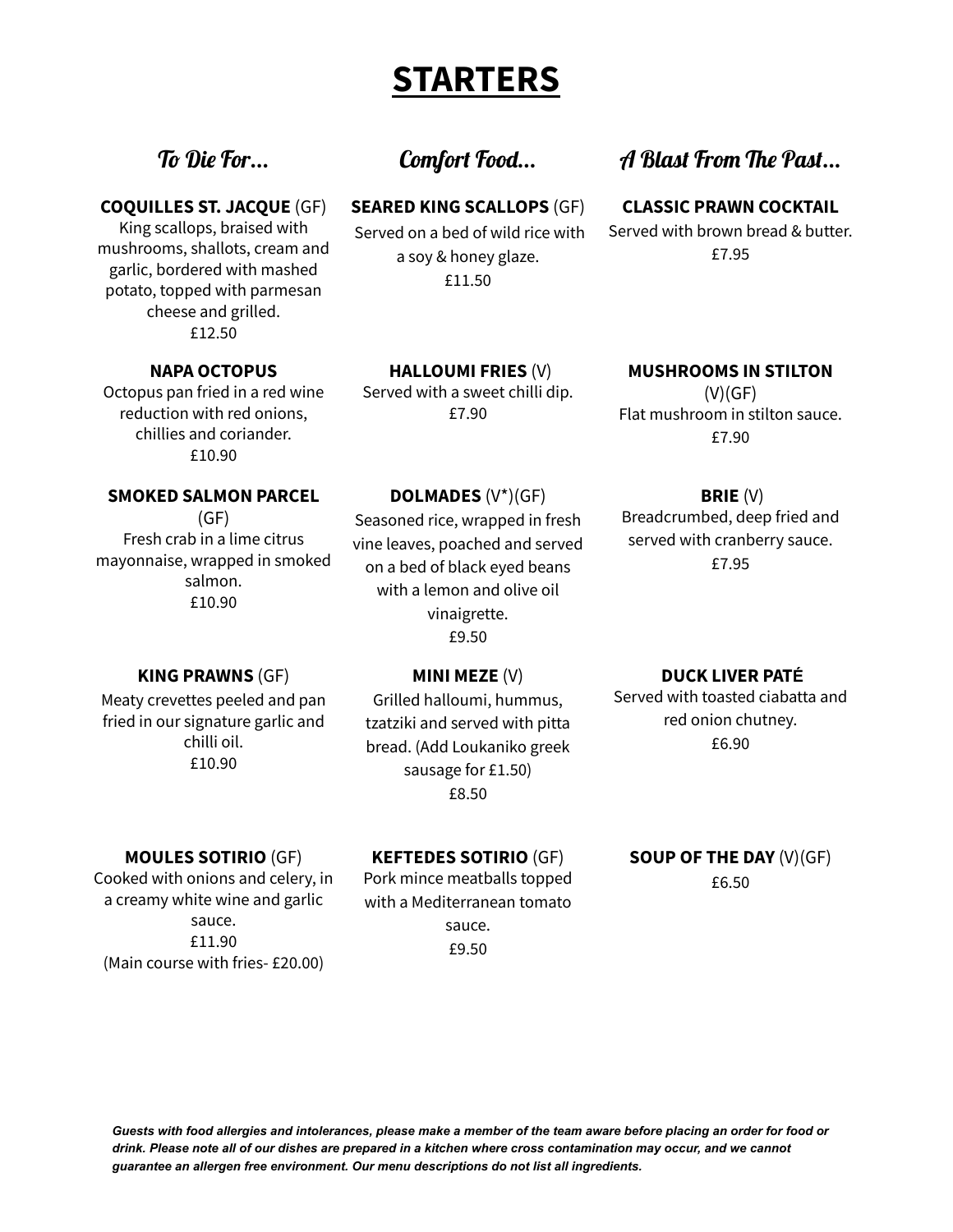# **MAIN COURSES**

### It's All Cypriot To Me...

#### **STIFADO** (GF)

**MOUSSAKA** (V)

Cubed lean beef in a red wine sauce with shallots, nutmeg, oregano and garlic. Served on a bed of rice, accompanied with greek salad. £17.50

Lamb or Quorn mince, aubergine, onions, potatoes, oregano, tomato and topped with bechamel sauce. Served with a greek salad. £15.95

#### **ΣAUSAGE KASSAROLLA** (V\*)

Slow roast rump of lamb in extra virgin olive oil, garlic, oregano, lemon, tomatoes and bay leaves. Served with new potatoes and a greek salad. £18.50

**KLEFTIKO** (GF)

A greek style vegan sausage casserole served on a bed of mashed potatoes. £16.50

#### **PASTITSIO**

Layers of juicy minced pork, entwined with thick macaroni seasoned with cinnamon and fresh mint and cooked in a tomato and creamy bechamel sauce, oven roasted until golden. Served with a greek salad. £15.95

### Comfort Food...

#### **RACK OF LAMB**

French trimmed, served on a bed of cranberry and port sauce. Cooked to your preference and sliced into cutlets on request. Served with sauté potatoes and vegetables of the day.

£19.50

#### **MAGRET DUCK**

Medallions of juicy duck breast fillet, in red wine, mushrooms and shallots. Cooked to your liking and served with sauté potatoes and vegetables of the day.

£18.50

#### **BELLY OF PORK**

Succulent strips of pork belly with crackling. Served on a bed of kentish cider and apple sauce with saute potatoes and vegetables of the day.

£17.90

#### **MUSHOUMI BURGER** (V)

Flat mushroom with halloumi cheese, salad and hummus. Served with sweet potato fries.

£14.50

#### **WAGYU BEEF BURGER**

Wagyu beef - derived from Japanese cattle and famous for its juiciness and tenderness, topped with english cheddar and a sweet red onion chutney. Served with chunky fries and homemade onion rings.

£16.50

#### **CHICKEN ELIZABETH** (GF)

Diced chicken, pan fried with mushrooms, olive oil, cream and seasoning. Served with saute potatoes and

vegetables of the day.

£14.95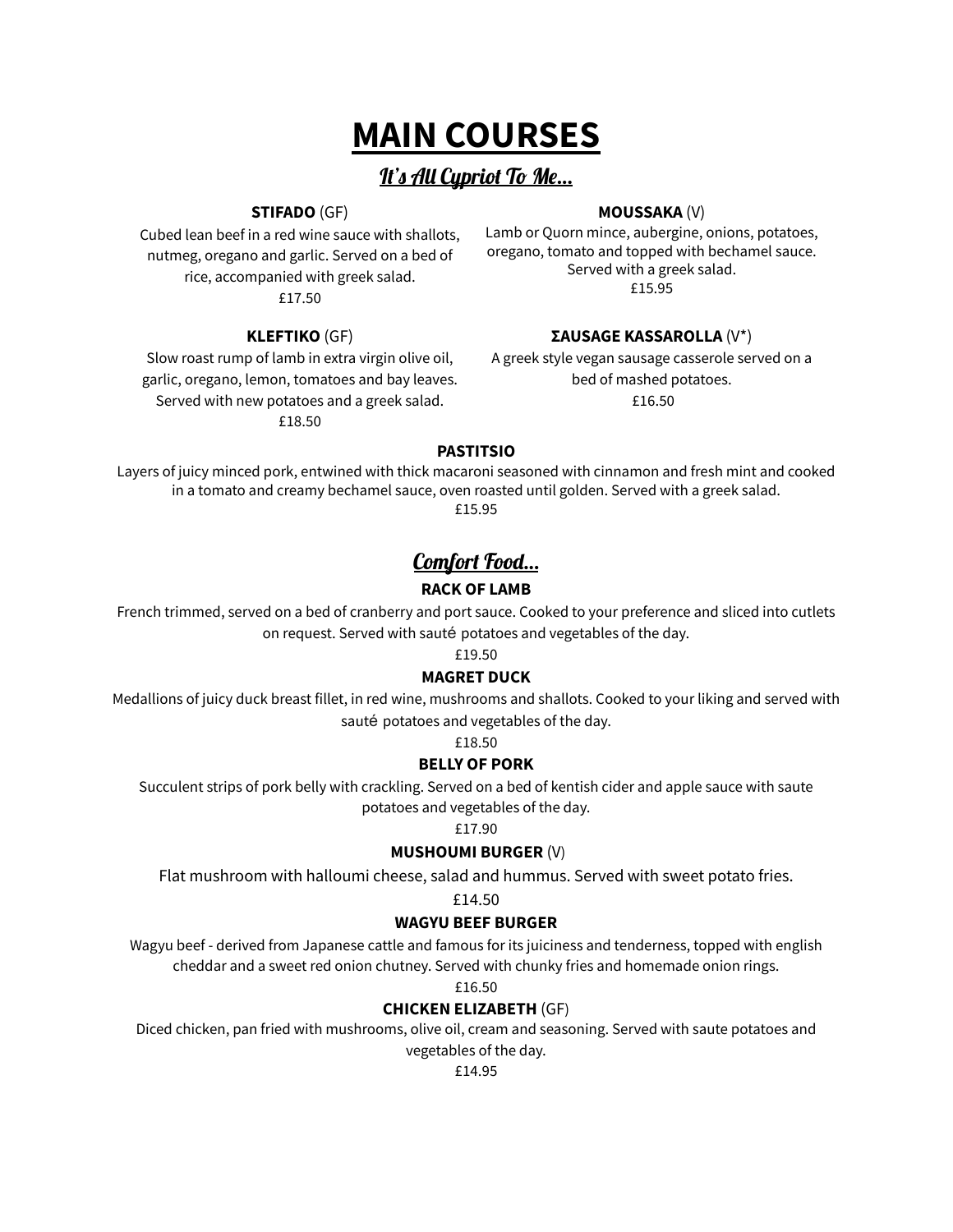### The Fish…

#### **SALMON LINGUINE**

Grilled fillet of salmon on a bed of linguine, topped with a creamy tomato and chilli sauce with a hint of pesto.

#### £17.50

#### **HALIBUT GRENOBLE**(GF)

Prime fillet of halibut poached in white wine and capers. Served with new potatoes and vegetables of the day.

### £22.50

#### **MONKFISH**

Medallions of grilled monkfish in a creamy coconut curry sauce with a hint of middle eastern spice. Served on a bed of wild rice, accompanied with warm pitta bread and a refreshing tzatziki dip.

£24.50

#### **LOBSTER**

Topped with a thermidor sauce or garlic butter and served with skinny fries. (Market Prices)

## Prime Blackgate Beef…

From British and Irish cattle, hung for 7 days and 21 days matured. Served with chunky fries and a tomato & red onion salad, unless otherwise detailed.

#### **FILLET** (GF)

9 oz. Lean and tender with a delicate flavour. £25.95

#### **ROAST CHATEAUBRIAND** (GF)

18 oz. For 2 persons. Carved at your table. Served with lyonnaise potatoes, vegetables of the day and sauce of your choice on the side. £58.50 Sauces… **STILTON, BEARNAISE,**

**PEPPERCORN, RED WINE & MUSHROOM (**All £2.00)

### **T-BONE** (GF)

An 18 oz fillet and sirloin combo on the bone. £28.50

#### **TOURNEDOS ROSSINI**

Prime cut of fillet, served on a duck liver pate crouton and topped with a red wine reduction. Accompanied with lyonnaise potatoes and vegetables of the day. £29.50

#### **RIB EYE (**GF)

12oz. Beautifully marbled, providing superb flavour. £24.95

#### **CÔTE DE BOEUF**

35oz of Ribeye on the bone.For 2 persons. French trimmed, making for a succulent cut of Blackgate beef-carved at your table. Served with chunky chips, grilled tomatoes and onion rings.- for the hearty. £64.95

#### SIDES

| <b>SWEET POTATO FRIES (GF) £2.50</b>  | <b>GRILLED HALLOUMI (GF) £3.90</b>     |
|---------------------------------------|----------------------------------------|
| <b>HORSERADISH MASH (GF) £3.50</b>    | <b>HOMEMADE ONION RINGS £2.50</b>      |
| <b>MUSHROOMS IN GARLIC (GF) £3.50</b> | <b>FRESH VEG OF THE DAY (GF) £2.90</b> |
| <b>GREEK SALAD £3.90</b>              | <b>PEELED KING PRAWNS (3) £5.50</b>    |

Guests with food allergies and intolerances, please make a member of the team aware before placing an order for food or drink. Please note all of our dishes are prepared in a kitchen where cross contamination may occur, and we cannot *guarantee an allergen free environment. Our menu descriptions do not list all ingredients.*